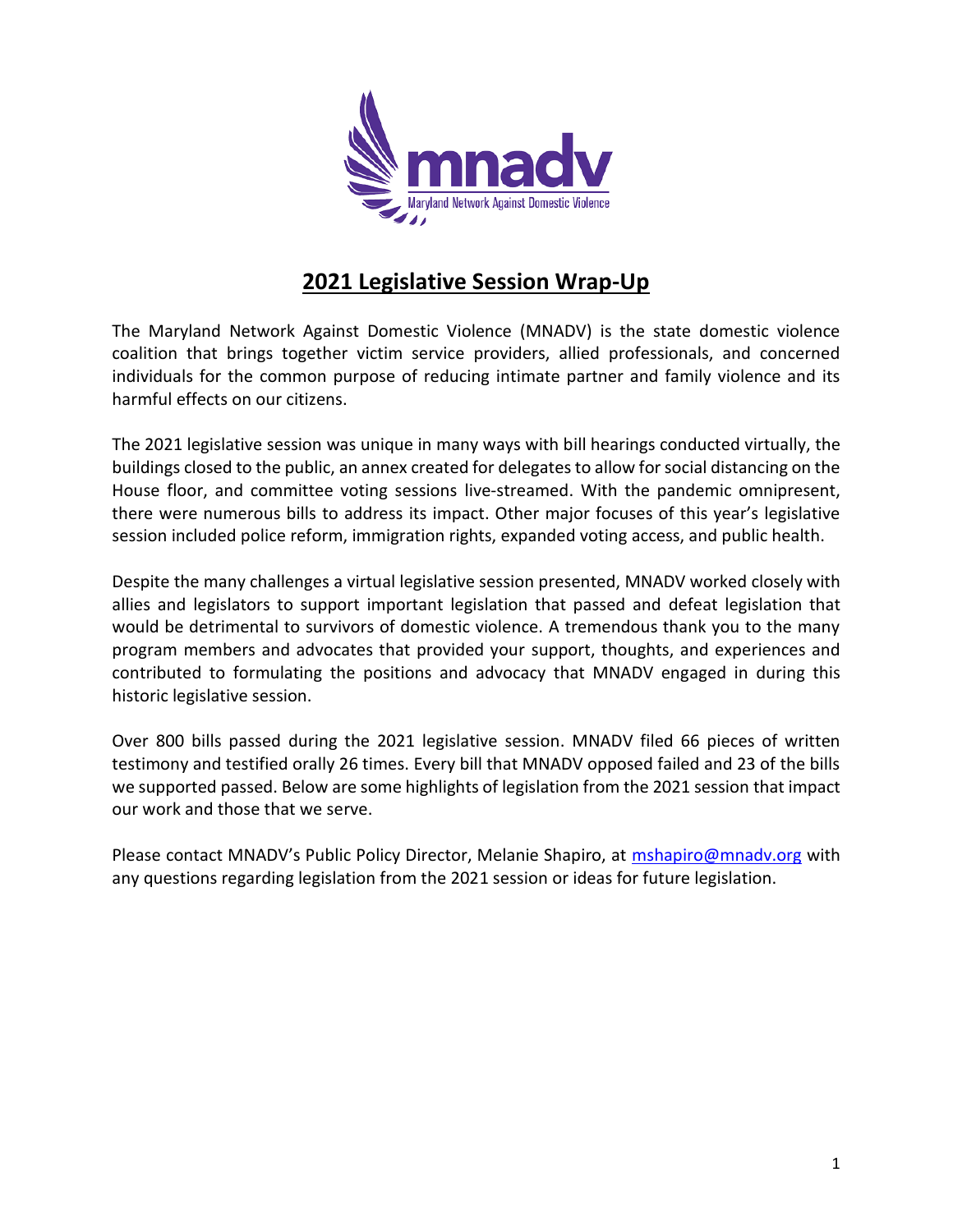

# **BILLS THAT PASSED**

## **CRIMINAL LAW AND CRIMINAL PROCEDURE**

HB 193/SB 484 - [Criminal Procedure -](https://mgaleg.maryland.gov/mgawebsite/Legislation/Details/HB0193) Victims of Crime - Private Room

| <b>MNADV POSITION:</b> | Support                                                                   |
|------------------------|---------------------------------------------------------------------------|
| SPONSORS:              | Delegate Guyton/Senator Hettleman                                         |
| SUMMARY:               | Requires the State Board of Victim Services to create a poster notifying  |
|                        | victims of the right to request a private room when reporting a crime     |
|                        | against the person. This includes crimes involving domestic violence and  |
|                        | sexual assault. Each law enforcement agency shall display the posters and |
|                        | provide a private room upon request.                                      |
| NOTES:                 | This is a victim-centered bill that affords victims<br>with<br>basic      |
|                        | accommodations when reporting a crime committed against them.             |

HB 411/SB 43 – Criminal Law - Law Enforcement Officers - [Prohibition on Sexual Activity](https://mgaleg.maryland.gov/mgawebsite/Legislation/Details/SB0043?ys=2021RS)

| <b>MNADV POSITION:</b> | Support                                                                                                                                                                                                                                                                                                                                                                                                                                                                                                                                                                                                                                                                                   |
|------------------------|-------------------------------------------------------------------------------------------------------------------------------------------------------------------------------------------------------------------------------------------------------------------------------------------------------------------------------------------------------------------------------------------------------------------------------------------------------------------------------------------------------------------------------------------------------------------------------------------------------------------------------------------------------------------------------------------|
| <b>SPONSORS:</b>       | Delegate Williams/Senator Elfreth                                                                                                                                                                                                                                                                                                                                                                                                                                                                                                                                                                                                                                                         |
| SUMMARY:               | Prohibits a law enforcement officer from engaging in sexual conduct with<br>a person who is a victim, witness, or suspect in an open investigation when<br>the law enforcement officer is conducting, supervising, or assisting with<br>the investigation and knew or should have known that the person is a<br>victim, witness, or suspect. Law enforcement officers are further<br>prohibited from engaging in sexual conduct with an individual requesting<br>assistance from or responding to an officer. There is a narrow exception<br>when a law enforcement officer had a prior existing legal sexual<br>relationship with the person and did not act under the "color of law" to |
| NOTES:                 | obtain consent to the sexual conduct.<br>Law enforcement is already prohibited from engaging in sexual conduct<br>with persons in their custody. SB 43 is the piece of legislation that passed<br>after conference committee resolved language differences between the<br>House and Senate versions.                                                                                                                                                                                                                                                                                                                                                                                      |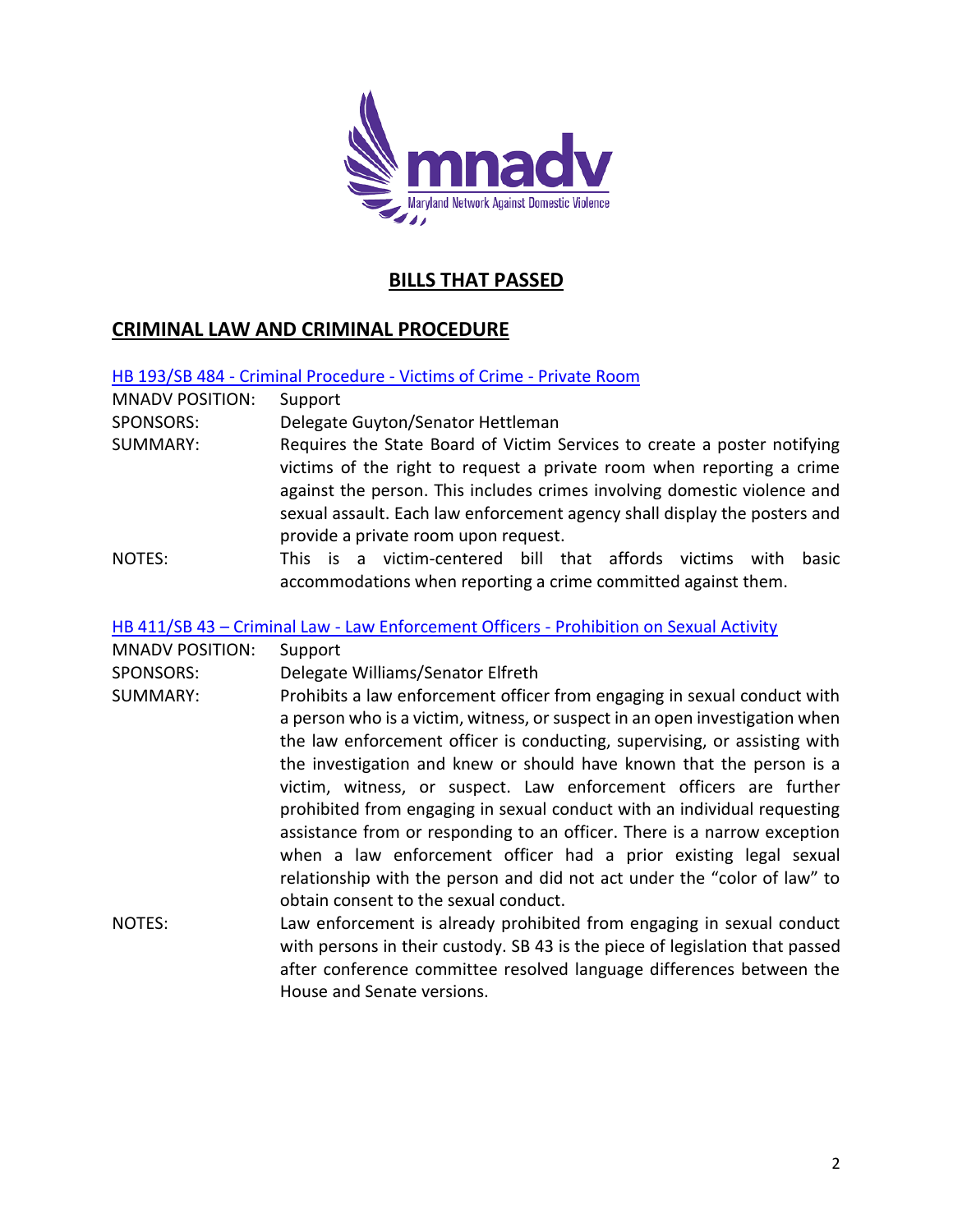

## **CIVIL LAW AND FAMILY LAW**

#### HB 289/SB 105 - Peace Orders - [Workplace Violence](https://mgaleg.maryland.gov/mgawebsite/Legislation/Details/hb0289)

MNADV POSITION: Support SPONSORS: Vice Chair Atterbeary/Senator Sydnor SUMMARY: Expands existing law to enable an employer to seek a protective order on behalf of their employees for acts committed against an employee at the workplace. The employee must be notified by the employer before the filing of the peace order. An employer is immune from civil liability if the employer does not file a petitioner for a peace order. An employer is prohibited from retaliating against an employee who does not provide information or testify in support of a peace order petition filed by the employer. NOTES: Many professions, such as health care professionals and social workers, experience violence in the workplace. The ability for an employer to file for a peace order is one mechanism to improve the safety of these employees. Further, domestic violence is not limited to the home and often extends to a victim's workplace. An employer is enabled by this legislation to petition for a peace order to protect the workplace and employees and a victim of domestic violence is empowered to act in their own best interest.

HB 744 - Courts – [Counsel Appearance Fees](https://mgaleg.maryland.gov/mgawebsite/Legislation/Details/hb0744) – Domestic Violence

| <b>MNADV POSITION:</b> | Support                                                                                                                                                                                    |
|------------------------|--------------------------------------------------------------------------------------------------------------------------------------------------------------------------------------------|
| SPONSORS:              | Delegate Dumais                                                                                                                                                                            |
| SUMMARY:               | Prohibits a circuit court clerk from collecting a docketing fee for filing an<br>appearance from counsel for the petitioner or respondent in a domestic<br>violence protective order case. |
| NOTES:                 | This codifies what is already practice in many jurisdictions.                                                                                                                              |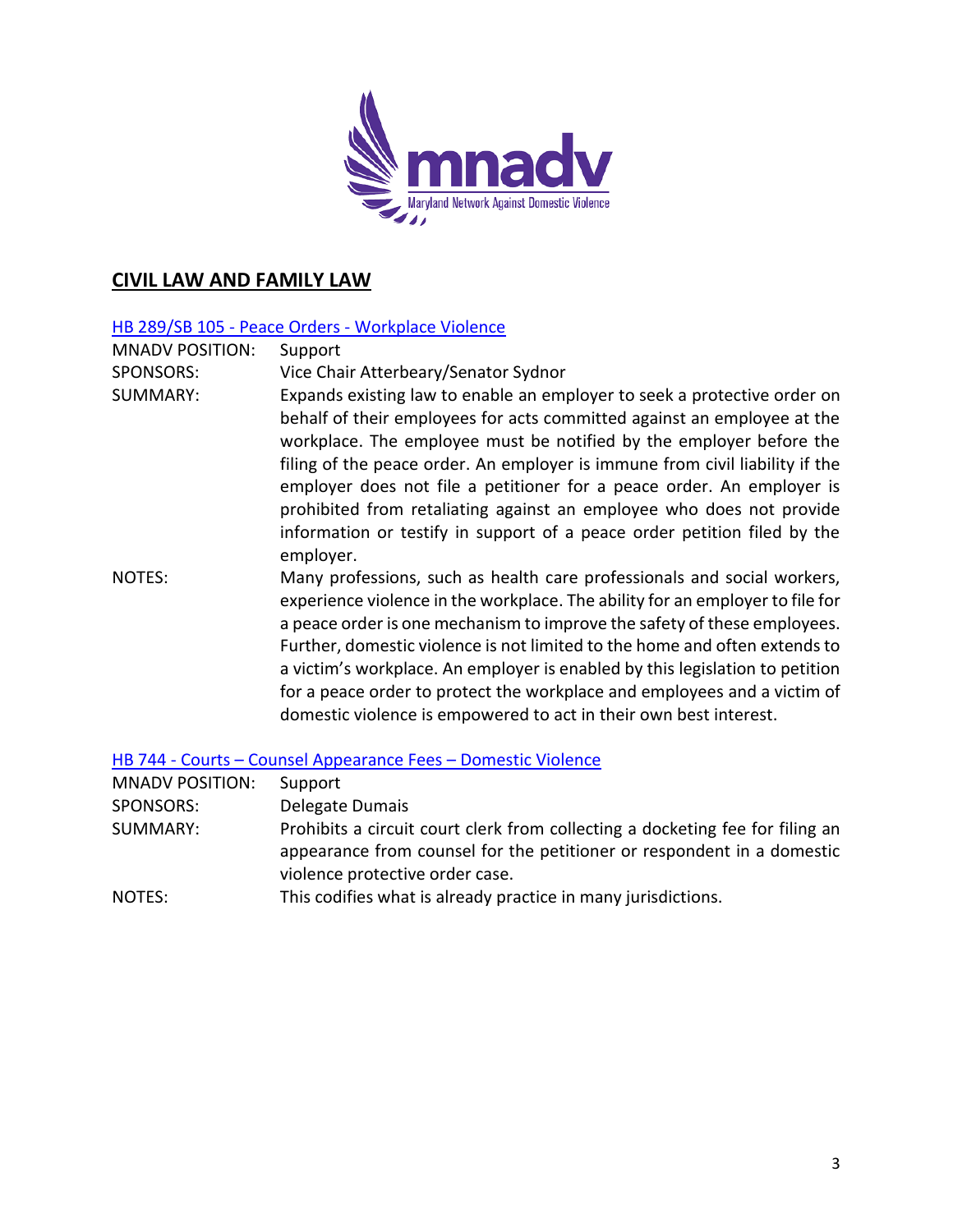

# **PUBLIC SAFETY**

|                        | HB 1186 - Office of the Attorney General - Firearm Crime, Injuries, Fatalities, and Crime Firearms |
|------------------------|----------------------------------------------------------------------------------------------------|
| - Study Extension      |                                                                                                    |
| <b>MNADV POSITION:</b> | Support                                                                                            |
| <b>SPONSORS:</b>       | Chairman Clippinger                                                                                |
| SUMMARY:               | This bill extends the time for the filing of a report by the Office of the                         |
|                        | Attorney General from December 1, 2020 to December 1, 2021. It further                             |
|                        | extends the time for the filing of subsequent reports to December 1, 2022                          |
|                        | and December 1, 2023.                                                                              |
| NOTES:                 | During the 2020 legislative session HB 1629 was enacted. This law requires                         |
|                        | the Office of the Attorney General to gather data, study and report on                             |
|                        | certain firearm crimes, injuries, and fatalities. The presence of a firearm                        |
|                        | greatly increases the risk of death in domestic violence incidents. MNADV                          |
|                        | supports this research in the hopes that it will lead to policy reform and                         |
|                        | prevent domestic violence homicides.                                                               |

# **BUDGET/FUNDING**

HB 514/SB 413 - [Maryland Legal Services Corporation Funding -](https://mgaleg.maryland.gov/mgawebsite/Legislation/Details/hb0514) Abandoned Property

| <b>MNADV POSITION:</b> | Support                                                                                                                                                                                                                                                                                                                                                                                              |
|------------------------|------------------------------------------------------------------------------------------------------------------------------------------------------------------------------------------------------------------------------------------------------------------------------------------------------------------------------------------------------------------------------------------------------|
| <b>SPONSORS:</b>       | Delegate B. Barnes/Chairman Guzzone                                                                                                                                                                                                                                                                                                                                                                  |
| SUMMARY:               | Increases the amount of money the State Comptroller must distribute                                                                                                                                                                                                                                                                                                                                  |
|                        | from certain abandoned property funds to the Maryland Legal Services                                                                                                                                                                                                                                                                                                                                 |
|                        | Corporation from \$2,000,000 to \$8,000,000.                                                                                                                                                                                                                                                                                                                                                         |
| NOTES:                 | Maryland Legal Services Corporation provides grants to numerous<br>nonprofits that provide critical civil legal services to low-income<br>Marylanders. This increase in funding is necessary to ensure the ability of<br>MLSC to continue funding grantees. Additional legislation, HB 31 and HB<br>478/SB 232, that sought to modestly increase filing fees that would also<br>benefit MLSC failed. |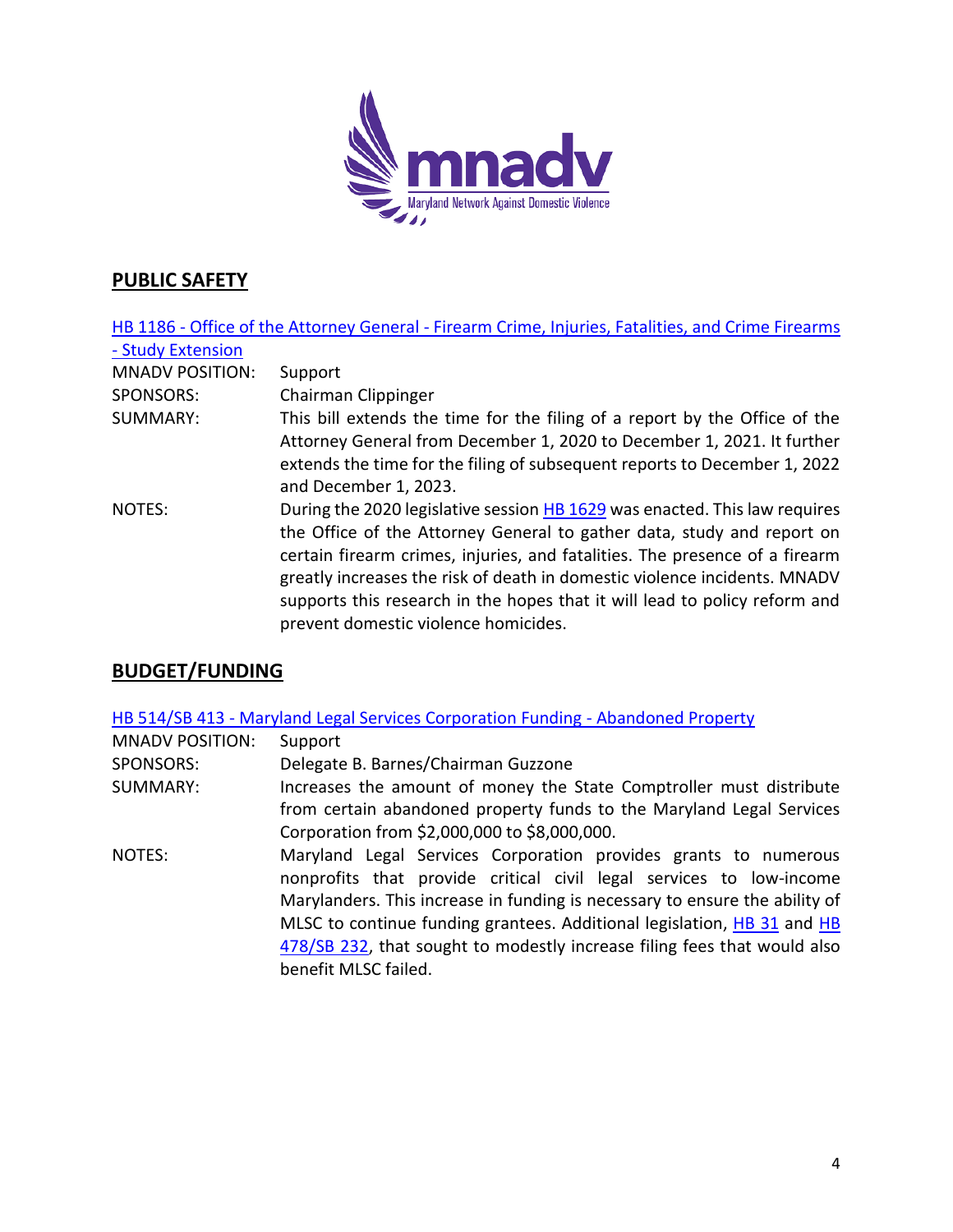

# **POLICE REFORM**

|                                | HB 670 - Maryland Police Accountability Act of 2021 - Police Discipline and Law Enforcement                                                                                                                                                              |
|--------------------------------|----------------------------------------------------------------------------------------------------------------------------------------------------------------------------------------------------------------------------------------------------------|
| <b>Programs and Procedures</b> |                                                                                                                                                                                                                                                          |
| <b>MNADV POSITION:</b>         | Support                                                                                                                                                                                                                                                  |
| SPONSORS:                      | Speaker Jones                                                                                                                                                                                                                                            |
| <b>SUMMARY:</b>                | Repeals the Law Enforcement Officers' Bill of Rights and replaces it with a<br>new disciplinary process.                                                                                                                                                 |
| NOTES:                         | This bill was vetoed by Governor Hogan and the General Assembly did a<br>successful veto override. This bill as originally drafted reflected the<br>recommendations of the Workgroup to Address Police Reform and<br>Accountability in Maryland.         |
| and Use of Force               | SB 71 - Maryland Police Accountability Act of 2021 - Body-Worn Cameras, Employee Programs,                                                                                                                                                               |
| <b>MNADV POSITION:</b>         | <b>Monitor Only</b>                                                                                                                                                                                                                                      |
| <b>SPONSORS:</b>               | Senator Sydnor                                                                                                                                                                                                                                           |
| <b>SUMMARY:</b>                | Require the use of body-worn cameras by July 1, 2023, for each law<br>enforcement officer that regularly interacts with the public. Establishes a<br>use of force standard for law enforcement. Creates an employee<br>assistance mental health program. |
| <b>NOTES:</b>                  | This bill was vetoed by Governor Hogan and the General Assembly did a<br>successful veto override.                                                                                                                                                       |

|                        | SB 178 - Maryland Police Accountability Act of 2021 - Search Warrants and Inspection of Records                                                                                 |
|------------------------|---------------------------------------------------------------------------------------------------------------------------------------------------------------------------------|
|                        | Relating to Police Misconduct (Anton's Law)                                                                                                                                     |
| <b>MNADV POSITION:</b> | Support                                                                                                                                                                         |
| SPONSORS:              | <b>Senator Carter</b>                                                                                                                                                           |
| SUMMARY:               | Modifies the Maryland Public Information Act to permit certain police<br>officer misconduct records to be viewed by the public. Limits the use of no-<br>knock search warrants. |
| NOTES:                 | This bill was vetoed by Governor Hogan and the General Assembly did a<br>successful veto override.                                                                              |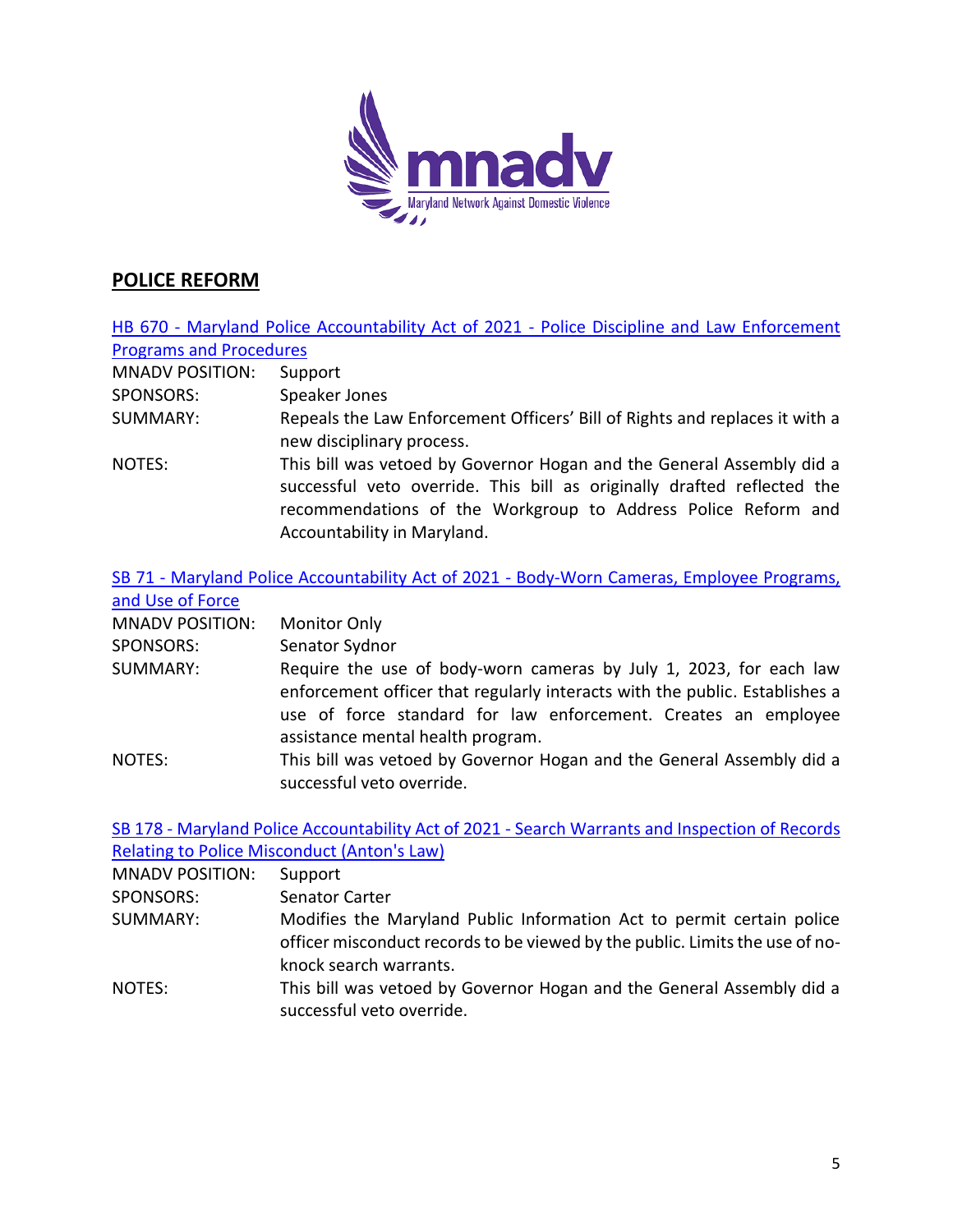

## **IMMIGRATION**

#### HB 15/SB 85 - [Creating Governor's Office of Immigrant Affairs](https://mgaleg.maryland.gov/mgawebsite/Legislation/Details/hb0015)

MNADV POSITION: Support

- SPONSORS: Delegate Pena-Melnyk/Senator Rosapepe
- SUMMARY: Creates the Governor's Office of Immigrant Affairs with the director appointed by the Governor. Subject to the availability of funds, the Governor's Office of Immigrant Affairs is charged with many tasks including to create a network of neighborhood-based opportunity centers to provide services to immigrants, increase access to ESOL classes, assist immigrants in relation to their immigration status, create a toll-free multilingual hotline and website to disseminate information regarding their services, and coordinate with other State agencies to meet the needs of immigrants residing in Maryland.

NOTES: Immigrant victims of domestic violence face not only an increased risk of domestic violence but many fears, challenges and barriers when seeking assistance. MNADV supports the efforts to assist all immigrants in Maryland and remove the many burdens they face.

## **MISCELLANEOUS**

HB 39/SB 581 - Action for Change of Name - [Waiver of Publication Requirement](https://mgaleg.maryland.gov/mgawebsite/Legislation/Details/hb0039)

| <b>MNADV POSITION:</b> | Support                                                                                                                                                                                     |
|------------------------|---------------------------------------------------------------------------------------------------------------------------------------------------------------------------------------------|
| <b>SPONSORS:</b>       | Delegate Shetty/Senator Hettleman                                                                                                                                                           |
| SUMMARY:               | Removes the requirement that a person must publish a notice for a<br>petition to change one's name in a newspaper of general circulation in the<br>county in which the petition is pending. |
| NOTES:                 | This bill is imperative for a victim of domestic violence attempting to<br>secure their safety and anonymity through a name change.                                                         |

#### HB 130 - [Commission on LGBTQ Affairs](https://mgaleg.maryland.gov/mgawebsite/Legislation/Details/hb0130) – Established

| <b>MNADV POSITION:</b> | Support                                                               |
|------------------------|-----------------------------------------------------------------------|
| SPONSORS:              | Delegate Qi                                                           |
| SUMMARY:               | Creates a Commission on LGBTQ Affairs within the Governor's Office of |
|                        | Community Initiatives. The Commission has many responsibilities       |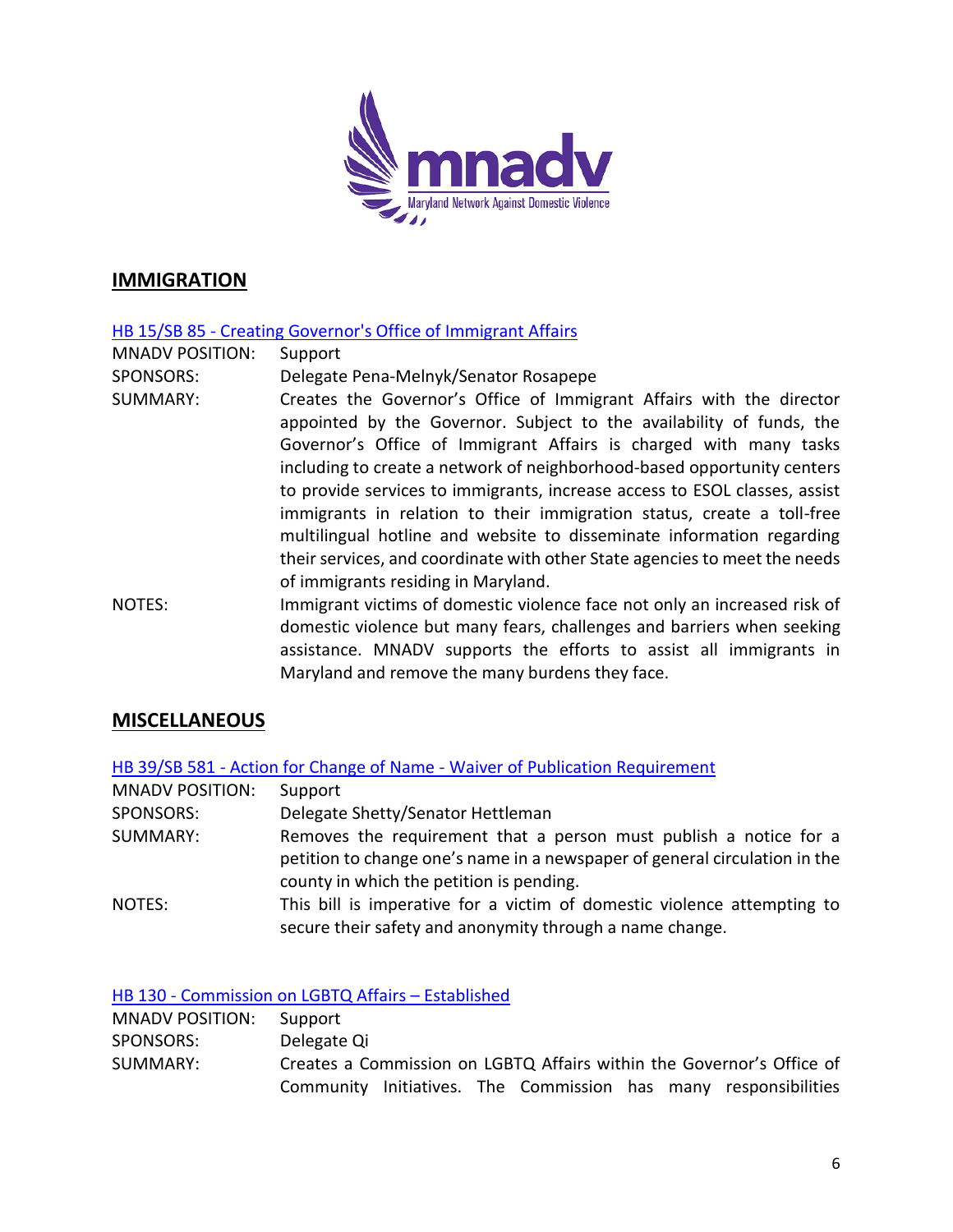

including to assess the challenges facing LGBTQ communities in Maryland, gather data from State agencies, create surveys and appoint advisory committees in numerous areas such as health and safety, legal rights, and family relations.

NOTES: Domestic violence impacts all communities including the LGBTQ community. However, each community has its own unique needs. MNADV supports this Commission in the hopes that it can identify existing gaps in service to the LGBTQ community and help create LGBTQ-inclusive services.

#### HB 180 - [Juveniles](https://mgaleg.maryland.gov/mgawebsite/Legislation/Details/hb0180) – Sexting

- MNADV POSITION: Support with Amendment
- SPONSORS: Chairman Clippinger
- SUMMARY: Creates a definition of sexting in Maryland law. Establishes sexting as a mitigating factor that the court shall consider during disposition of the case. Community detention and out-of-home placement are only permitted if extraordinary circumstances exist. The offense of sexting does not qualify for the sex offender registry. A child may be ordered to participate in an educational program if found to have committed sexting. NOTES: If the sender is more than 4 years older than the recipient, if the images were sent as the result of coercion, threats, or intimidation, or the conduct was not consensual then the mitigating factor language does not apply and existing laws, including child pornography laws, do apply. MNADV supports the new statutory language and believes it strikes the necessary balance between preventing prosecution for sexting, a consensual act that is increasingly common among minors, preventing an abusive and coercive power and control dynamic that can exist in teen relationships, and the unfortunate exploitation of children by adults.

HB 548/SB 299 - Human Services - Trauma-Informed Care - [Commission and Training \(Healing](https://mgaleg.maryland.gov/mgawebsite/Legislation/Details/hb0548)  [Maryland's Trauma Act\)](https://mgaleg.maryland.gov/mgawebsite/Legislation/Details/hb0548)

| $1.1.001$ , $1.0011$ , $0.0011$ , $0.00111$ , $0.00111$ |                                                                       |
|---------------------------------------------------------|-----------------------------------------------------------------------|
| <b>MNADV POSITION:</b>                                  | <b>Support with Amendments</b>                                        |
| SPONSORS:                                               | Delegate R. Lewis/Senator Carter                                      |
| SUMMARY:                                                | Creates the Commission on Trauma-Informed Care in the Department of   |
|                                                         | Human Services. The objective of the Commission is to prioritize the  |
|                                                         | trauma-responsive and trauma-informed delivery of State services that |
|                                                         | affect children, youth, families, and older adults.                   |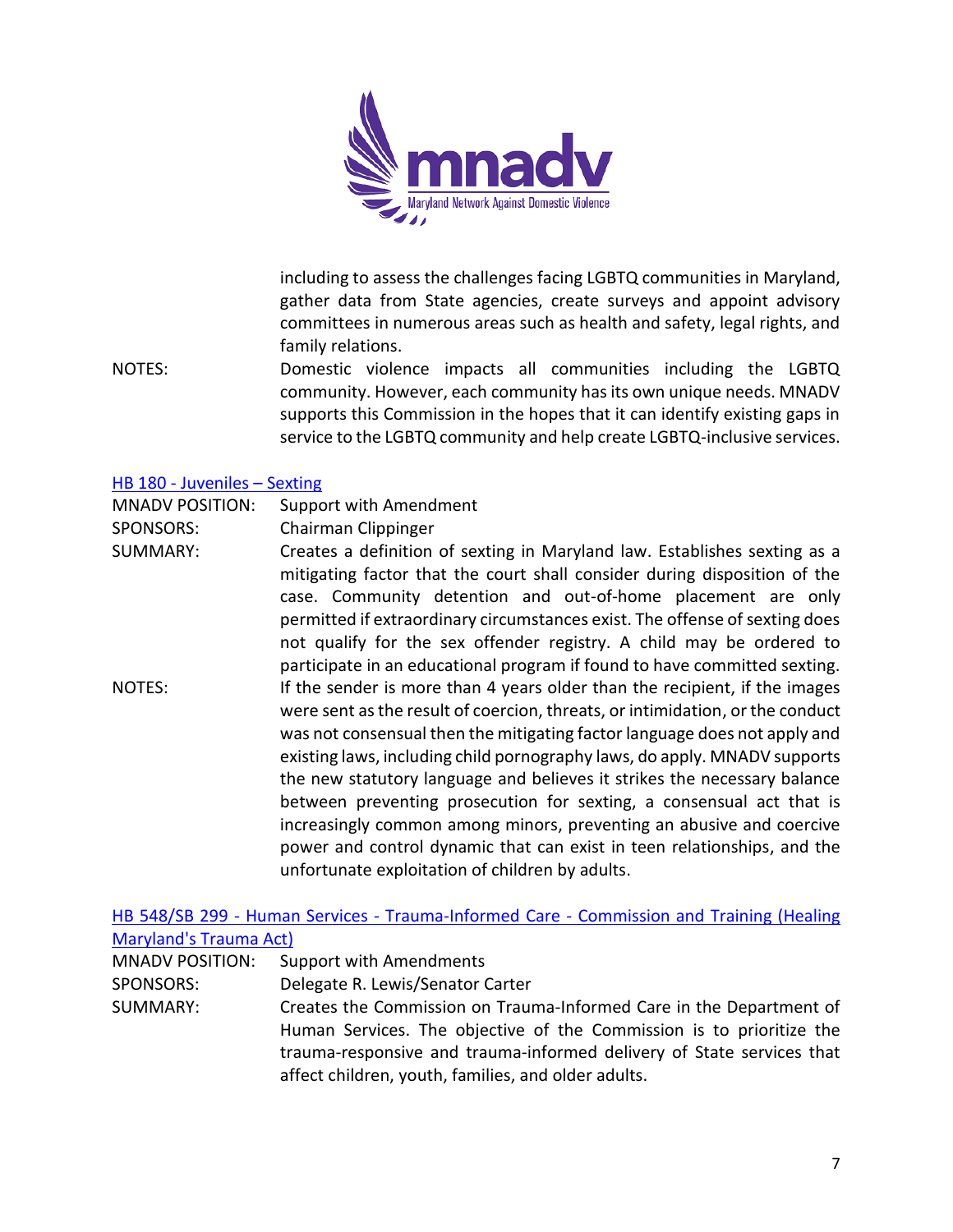

NOTES: MNADV is a member of this Commission. Incorporated into the charge of the Commission are aspects o[f HB 783/SB 425,](https://mgaleg.maryland.gov/mgawebsite/Legislation/Details/sb0425?ys=2021RS) also legislation that MNADV supported. This includes the development of a screening program for Adverse Childhood Experiences and to then provide evidence-based and targeted interventions to support individuals and their families and improve their health and well-being.

#### HB 1210 - Corporate Diversity - [Board, Executive Leadership, and Mission](https://mgaleg.maryland.gov/mgawebsite/Legislation/Details/hb1210)

| <b>MNADV POSITION:</b> | <b>Monitor Only</b>                                                       |
|------------------------|---------------------------------------------------------------------------|
| <b>SPONSORS:</b>       | Speaker Jones                                                             |
| SUMMARY:               | Requires certain entities incorporated in the state or registered to do   |
|                        | business in the state to either have membership of underrepresented       |
|                        | communities on the entity's board or executive leadership or support for  |
|                        | underrepresented communities in the entity's mission. If an entity does   |
|                        | not meet the board diversity requirements the entity may not qualify for  |
|                        | certain State benefits worth more than \$1 million.                       |
| NOTES:                 | This requirement does not apply to entities that receive a State contract |
|                        | that is federally funded in any way.                                      |

#### HB 1375 - [Health Information Exchanges -](https://mgaleg.maryland.gov/mgawebsite/Legislation/Details/hb1375) Electronic Health Information - Sharing and Disclosure

| <b>MNADV POSITION:</b> | Support                                                                                                                                                                                                                                                                                                                    |
|------------------------|----------------------------------------------------------------------------------------------------------------------------------------------------------------------------------------------------------------------------------------------------------------------------------------------------------------------------|
| <b>SPONSORS:</b>       | Delegate Kelly                                                                                                                                                                                                                                                                                                             |
| SUMMARY:               | Requires the Maryland Health Care Commission to adopt regulations that<br>require the "State-designated health information exchange" to develop<br>and maintain a website where an individual can opt out of sharing personal<br>health information and records across multiple systems and beyond a<br>specific provider. |
| NOTES:                 | Confidentiality and privacy is of great importance to victims of domestic<br>violence. This legislation affords the ability to those seeking services as the<br>result of domestic violence to more readily keep that information private<br>and confidential.                                                             |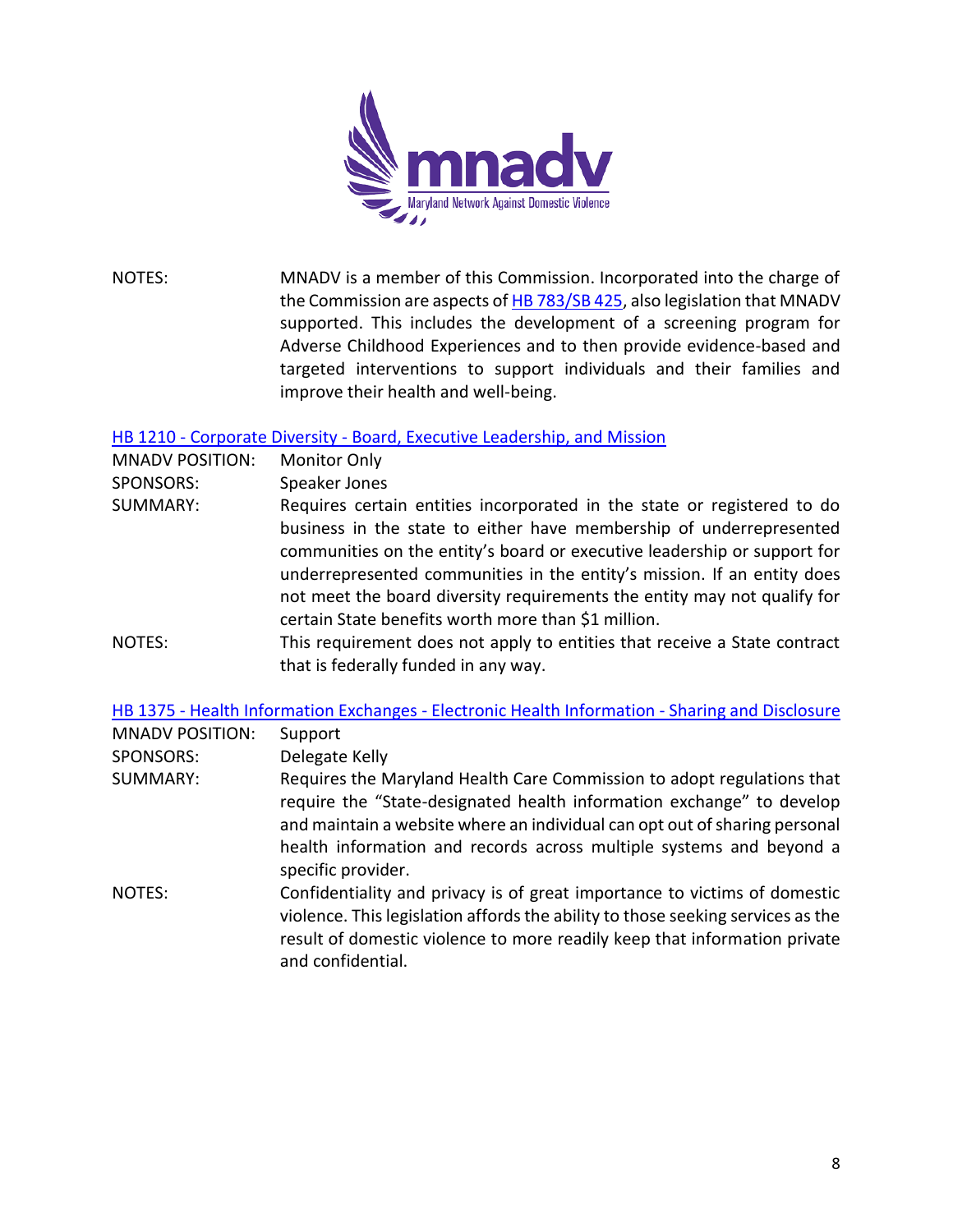

# **BILLS THAT FAILED**

# **CRIMINAL LAW AND CRIMINAL PROCEDURE**

| HB 147/SB 250 - Criminal Law - Sexual Crimes - Repeal of Spousal Defense |
|--------------------------------------------------------------------------|
|--------------------------------------------------------------------------|

| <b>MNADV POSITION:</b> | Support                                                                                                                                            |
|------------------------|----------------------------------------------------------------------------------------------------------------------------------------------------|
| <b>SPONSORS:</b>       | Delegate Crutchfield/Senator Lee                                                                                                                   |
| SUMMARY:               | Repealed the defense of marriage to certain sexual crimes.                                                                                         |
| NOTES:                 | Different versions of the bill passed both the House and the Senate. A<br>conference committee was appointed but did not resolve the difference in |
|                        |                                                                                                                                                    |
|                        | bill language prior to sine die.                                                                                                                   |

#### HB 195 - Criminal Procedure - [District Court Commissioners -](https://mgaleg.maryland.gov/mgawebsite/Legislation/Details/hb0195) Issuance of Arrest Warrant

| <b>MNADV POSITION:</b> | Oppose                                                                                                                                                                                                                                                                                                                                                                                                                                                                                                                                                                    |
|------------------------|---------------------------------------------------------------------------------------------------------------------------------------------------------------------------------------------------------------------------------------------------------------------------------------------------------------------------------------------------------------------------------------------------------------------------------------------------------------------------------------------------------------------------------------------------------------------------|
| <b>SPONSORS:</b>       | Delegate Wilson                                                                                                                                                                                                                                                                                                                                                                                                                                                                                                                                                           |
| SUMMARY:               | Removed the ability for an individual to file an application for a statement<br>of charges with a District Court commissioner and limited the ability to file<br>a statement of charges to police officers only. Limited a commissioner's<br>authority to only be permitted to issue a summons. Removed the ability of<br>a commissioner to issue an arrest warrant.                                                                                                                                                                                                      |
| NOTES:                 | This bill did not receive a vote in committee. This bill completely foreclosed<br>the option for a victim of domestic violence to go to a commissioner for<br>relief. Rather, a victim must go to the police under this bill and convince<br>the police to file on their behalf. Domestic violence is already vastly<br>underreported, we should leave open as many paths to safety for victims<br>as possible. Further, the blanket removal of the ability for a District Court<br>commissioner to issue an arrest warrant could jeopardize the safety of the<br>victim. |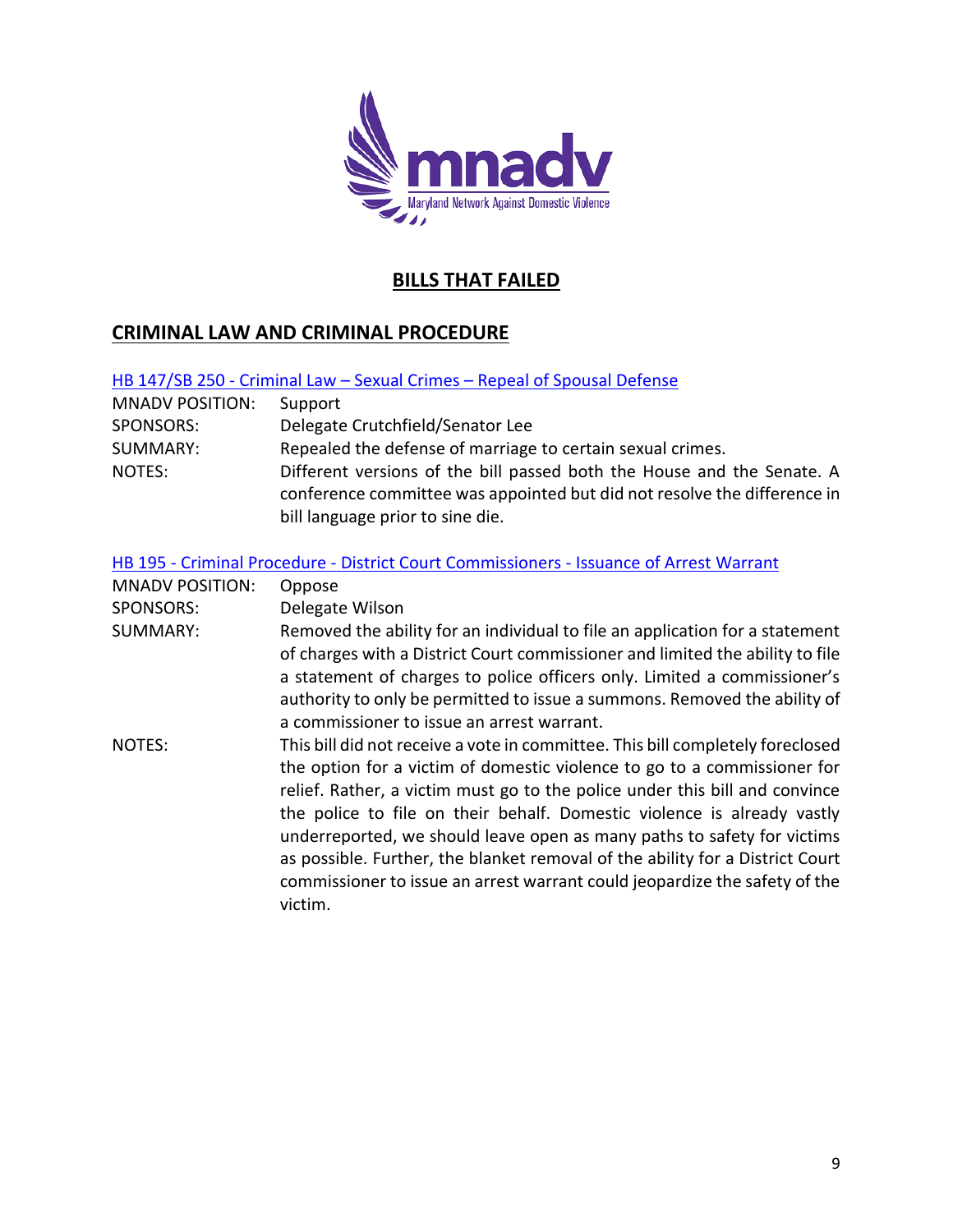

HB 268 - Criminal Trials - [Spousal Privilege](https://mgaleg.maryland.gov/mgawebsite/Legislation/Details/hb0268) – Exception

| <b>MNADV POSITION:</b> | Support                                                                                                                                                                                                                                    |
|------------------------|--------------------------------------------------------------------------------------------------------------------------------------------------------------------------------------------------------------------------------------------|
| SPONSORS:              | Delegate Grammer                                                                                                                                                                                                                           |
| SUMMARY:               | Removing the spousal privilege when a person is on trial for a crime and<br>the marriage occurred after the date of the crime. The spouse may be<br>compelled to testify as an adverse witness and cannot invoke the spousal<br>privilege. |
| NOTES:                 | Passed the House and Senate Judicial Proceedings committee but did not<br>receive a vote on the Senate floor.                                                                                                                              |

# **CIVIL LAW AND FAMILY LAW**

#### HB 505 - Child Custody - [Legal Decision Making and Parenting Time](https://mgaleg.maryland.gov/mgawebsite/Legislation/Details/hb0505)

| <b>MNADV POSITION:</b> | Support                                                                      |
|------------------------|------------------------------------------------------------------------------|
| SPONSORS:              | Delegate Dumais                                                              |
| SUMMARY:               | Codifies custody factors for the court to consider when determining "legal-  |
|                        | decision making" or "parenting-time." Requires the court to articulate its   |
|                        | findings of fact. Neither parent is presumed to have any right to legal      |
|                        | decision making or parenting time that is superior to the right of the other |
|                        | parent.                                                                      |
| NOTES:                 | This bill passed the House but did not receive a vote in the Senate Judicial |
|                        | Proceedings committee.                                                       |

HB 748/SB 57 - Family Law – [Child Custody and Visitation](https://mgaleg.maryland.gov/mgawebsite/Legislation/Details/hb0748)

MNADV POSITION: Support with Amendment

SPONSORS: Vice Chair Atterbeary/Senator Lee

- SUMMARY: States that a court cannot grant custody or visitation to a party if the child has been abused or neglected by the party unless the court specifically finds and that there is no likelihood of further child abuse or neglect. Requires a court in any custody or visitation proceeding in determining the best interest of the child to articulate its findings of fact and any factor that the court considers on the record.
- NOTES: The House and Senate versions of this bill each passed their respective chambers but did not receive a vote in the opposite chamber. Amendments made to the bill were supported by MNADV.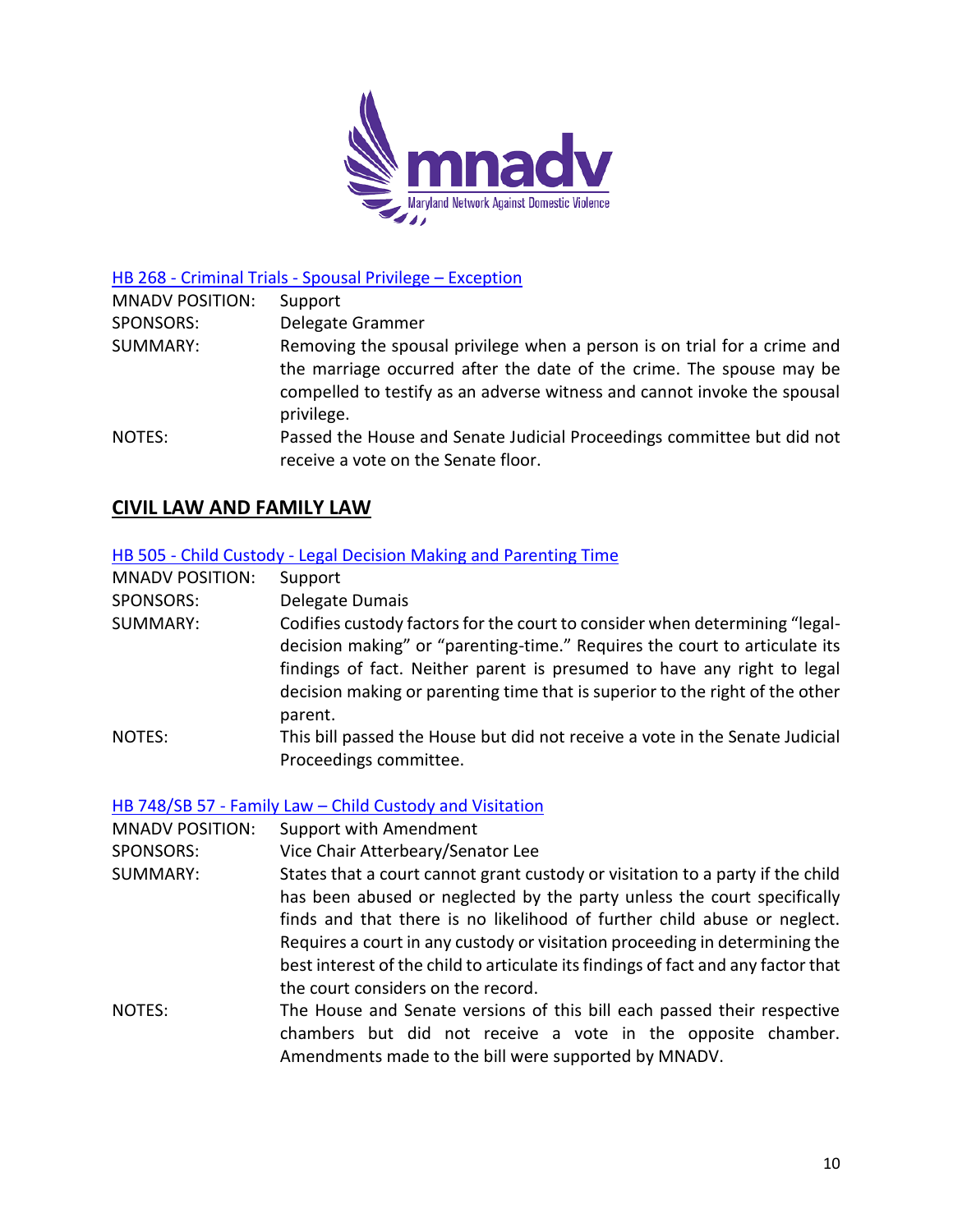

HB 1036/SB 675 - Child Custody – [Cases Involving Child Abuse or Domestic Violence](https://mgaleg.maryland.gov/mgawebsite/Legislation/Details/hb1036) – Training [for Judges and Child's Counsel](https://mgaleg.maryland.gov/mgawebsite/Legislation/Details/hb1036)

MNADV POSITION: Oppose

SPONSORS: Vice Chair Atterbeary/Senator Lee

- SUMMARY: Requires extensive training for judges that preside over child custody cases that involve child abuse and domestic violence as well as training requirements for child best interest attorneys. Ordered courts to conduct a danger and lethality assessment in cases where there are reasonable grounds to believe that the case may involve child abuse or domestic violence.
- NOTES: This bill received an unfavorable vote in the Senate Judicial Proceedings committee and no vote in the House Judiciary committee. MNADV was concerned about the use of a danger and lethality assessment in child custody cases absent further details regarding its implementation. It should be noted that the Danger Assessment is not validated for use on men. As drafted, the bill did not address who would conduct the assessment and what would occur after the assessment was completed, including who would make a referral to services for those at risk of danger and lethality. MNADV was additionally concerned about unintended consequences for a victim of domestic violence if they did not score in the severe or extreme danger categories of risk.

SB 355 - Family Law – Custody Evaluators – [Qualifications and Training](https://mgaleg.maryland.gov/mgawebsite/Legislation/Details/sb0355)

| <b>MNADV POSITION:</b> | Support                                                                                            |
|------------------------|----------------------------------------------------------------------------------------------------|
| SPONSORS:              | Senator Carozza                                                                                    |
| SUMMARY:               | Establishes education, training, and experiential training requirements for<br>custody evaluators. |
| NOTES:                 | This bill did not receive a vote in the Senate Judicial Proceedings<br>committee.                  |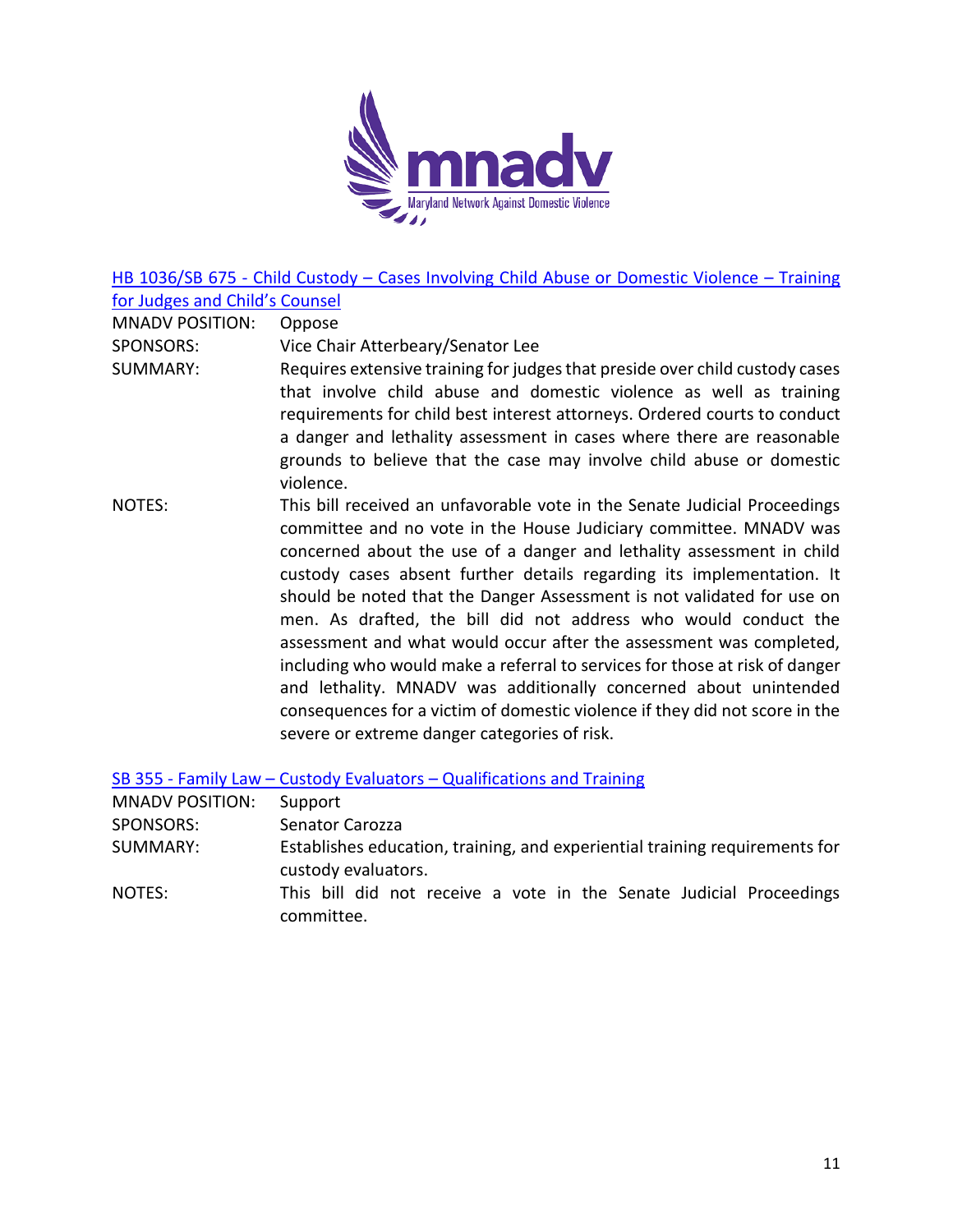

# **PUBLIC SAFETY**

#### HB 175 - Public Safety - Ammunition - [Sales and Transfers](https://mgaleg.maryland.gov/mgawebsite/Legislation/Details/hb0175)

| <b>MNADV POSITION:</b> | Support                                                                      |
|------------------------|------------------------------------------------------------------------------|
| <b>SPONSORS:</b>       | Delegate Henson                                                              |
| <b>SUMMARY:</b>        | Requires a background check for certain individuals that do not possess a    |
|                        | handgun qualification license prior to the purchase of ammunition.           |
| NOTES:                 | This bill did not receive a vote in the House Judiciary Committee. Currently |
|                        | there is no background check requirement for the purchase of ammunition      |
|                        | in Maryland. This legislation would put Maryland at the forefront of reform  |
|                        | regarding the purchase of ammunition and background checks. California       |
|                        | enacted similar legislation in 2019 being the first state to do so.          |

#### HB 538/SB 826 - [Handgun Permits](https://mgaleg.maryland.gov/mgawebsite/Legislation/Details/hb0538) – Qualifications – High–Risk Occupations

| <b>MNADV POSITION:</b> | Oppose                                                                                                                                                   |
|------------------------|----------------------------------------------------------------------------------------------------------------------------------------------------------|
| <b>SPONSORS:</b>       | Delegate Hartman/Senator Carozza                                                                                                                         |
| SUMMARY:               | Exempts certain persons from the "good and substantial reason"<br>requirement and states that the Secretary of State Police shall issue a                |
|                        | permit to wear, carry, transport a handgun to individuals employed in 10<br>different professions including firefighters, nurses, correctional officers, |
|                        | rescue squad members, and nurse practitioners.                                                                                                           |
| NOTES:                 | Neither bill received a vote in committee.                                                                                                               |

HB 638/SB 624 - Public Safety - [Untraceable and Undetectable Firearms](https://mgaleg.maryland.gov/mgawebsite/Legislation/Details/hb0638)

| <b>MNADV POSITION:</b> | Support                                                                                                                                                                                                                                                 |
|------------------------|---------------------------------------------------------------------------------------------------------------------------------------------------------------------------------------------------------------------------------------------------------|
| SPONSORS:              | Delegate Lopez/Senator Lee                                                                                                                                                                                                                              |
| SUMMARY:               | Requires serialization on unfinished frames or receivers at the point of sale                                                                                                                                                                           |
|                        | and requires a Handgun Qualifying License for the sale of unfinished<br>receivers.                                                                                                                                                                      |
| NOTES:                 | This bill did not receive a vote in the Senate Judicial Proceedings<br>committee. In the House Judiciary committee, portions of this bill were<br>amended onto SB 190 and passed out of the committee but did not receive<br>a vote on the House floor. |

SB 27 - Public Safety - [Permit to Carry, Wear, or Transport a Handgun](https://mgaleg.maryland.gov/mgawebsite/Legislation/Details/sb0027) – Qualifications MNADV POSITION: Oppose SPONSORS: Senator Hough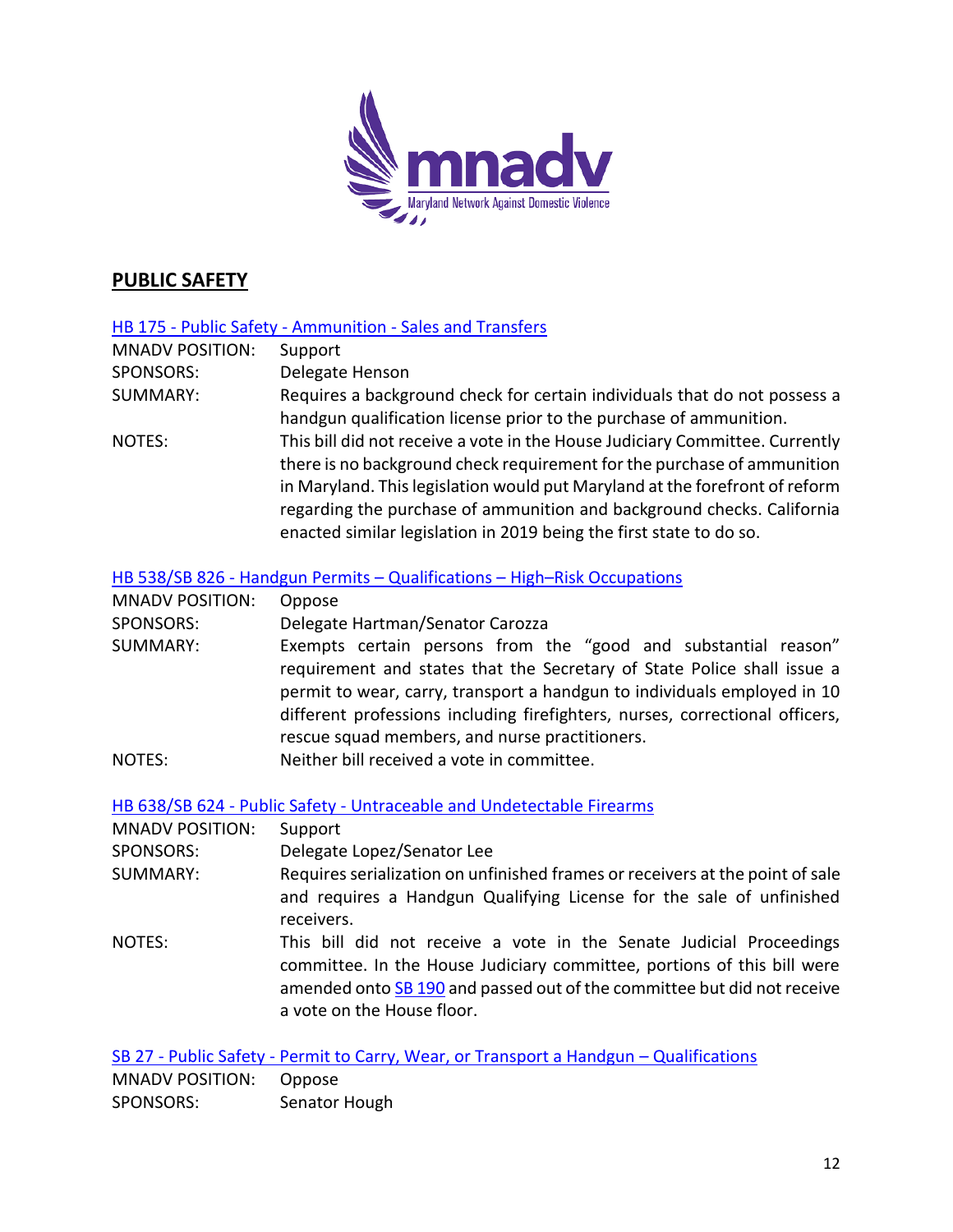

SUMMARY: Defines a "good and substantial reason" to qualify for a permit to carry, wear or transport a handgun to include personal protection and selfdefense.

NOTES: This bill did not receive a vote in the Senate Judicial Proceedings committee. Currently COMAR defines a "good and substantial reason" as "[w]hether the permit is necessary as a reasonable precaution for the applicant against apprehended danger." This bill would greatly expand that definition and result in countless individuals qualifying for a permit to carry, wear or transport a handgun.

#### SB 221 - [Handgun Qualification License -](https://mgaleg.maryland.gov/mgawebsite/Legislation/Details/sb0221) Firearms Safety Training

| <b>MNADV POSITION:</b> | Oppose                                                                                                                                                                                                                                                                  |
|------------------------|-------------------------------------------------------------------------------------------------------------------------------------------------------------------------------------------------------------------------------------------------------------------------|
| SPONSORS:              | Senator Bailey                                                                                                                                                                                                                                                          |
| SUMMARY:               | Repeals the requirement that an individual demonstrate the ability to<br>safely operate and handle a firearm in order to obtain a handgun<br>qualification license                                                                                                      |
| NOTES:                 | This bill did not receive a vote in the Senate Judicial Proceedings<br>committee. If this training requirement is removed from statute, the sole<br>training requirement for a handgun qualification license would be a<br>minimum of 4 hours of classroom instruction. |

## **MISCELLANEOUS**

|                        | HB 138 - Education - Sexual Abuse and Assault Awareness and Prevention Program - Human and                                                                                                                                                                                                                                                                     |
|------------------------|----------------------------------------------------------------------------------------------------------------------------------------------------------------------------------------------------------------------------------------------------------------------------------------------------------------------------------------------------------------|
| <b>Sex Trafficking</b> |                                                                                                                                                                                                                                                                                                                                                                |
| <b>MNADV POSITION:</b> | Support with Amendment                                                                                                                                                                                                                                                                                                                                         |
| SPONSORS:              | Delegate Johnson                                                                                                                                                                                                                                                                                                                                               |
| SUMMARY:               | Requires the State Board of Education and certain nonpublic schools to<br>develop and implement a program of age-appropriate education on the<br>awareness and prevention of sexual abuse and assault that includes 6th to<br>8th grade students.                                                                                                              |
| NOTES:                 | This bill did not receive a vote in committee. MNADV offered amendments<br>that would require the education be provided to students in $6th$ to $12th$<br>grade. Further, that experts in the field of human trafficking and those with<br>direct experience working with survivors of trafficking should be involved<br>in the development of the curriculum. |